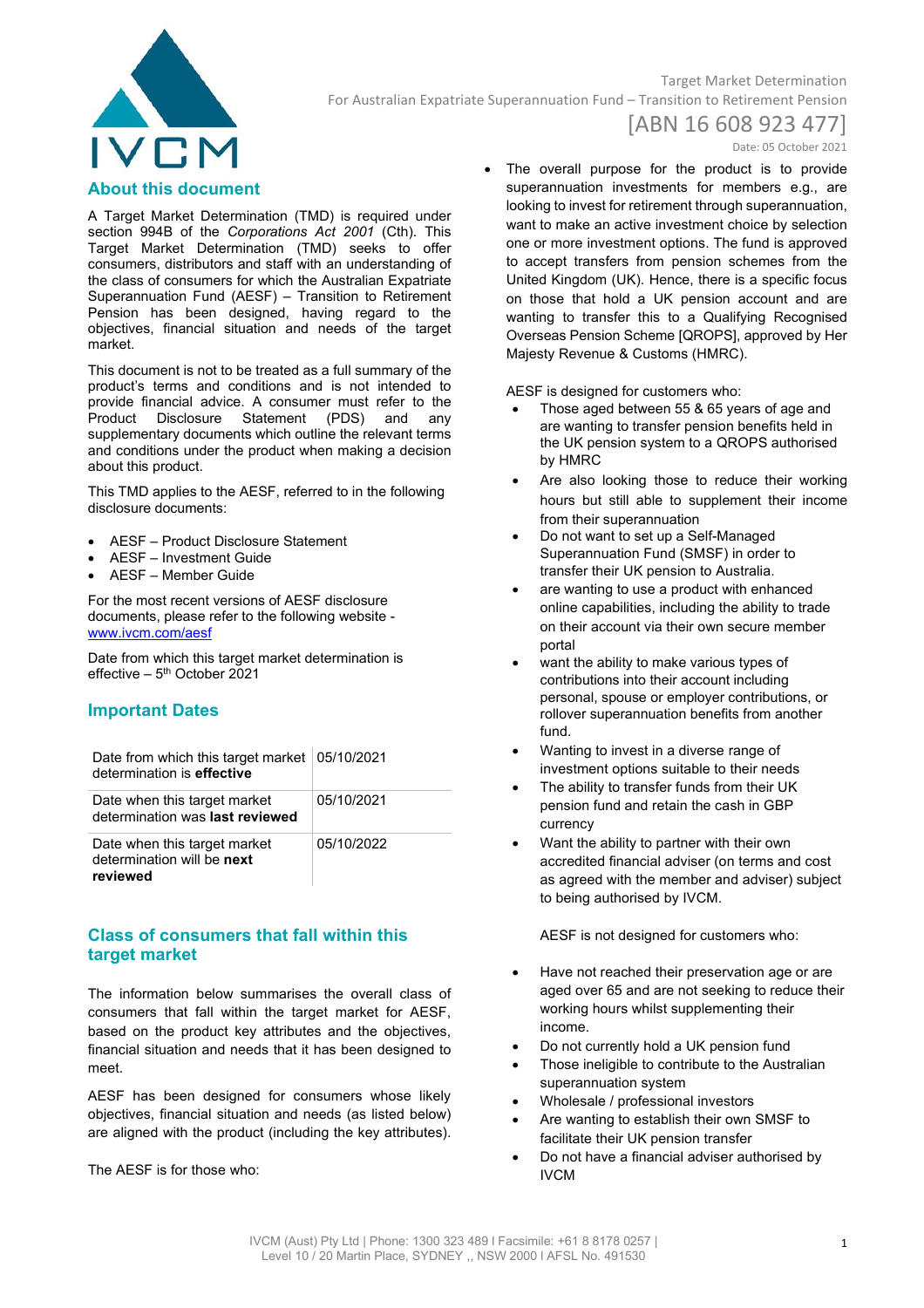

## Target Market Determination For Australian Expatriate Superannuation Fund – Transition to Retirement Pension

# [ABN 16 608 923 477]

Date: 05 October 2021

Are not wanting to utilise the on-line functionality of the fund

#### **Product description and key attributes**

The key eligibility requirements and product attributes of the AESF are:

- **UK Pension Transfers**  The Fund is able to provide specialist services in relation to anyone wanting to transfer their UK Pension account to a QROPS offering approved by HMRC. The Fund is able to provide the technical assistance required to arrange for the transfer from the UK to AESF.
- **Investment choice** AESF offers a diverse range of investment options and strategies to help you achieve your retirement savings and investment goals.
- **Portability** we offer flexibility in respect to how much you wish to contribute to help you reach your retirement goals. Being an expatriate, you understand how important it is to consolidate your long-term savings into a flexible, low-cost personal account which you can keep unchanged as you move from country to country and job role to job role.
- **Nominate Binding Beneficiaries** the monies accumulated in AESF can be bequeathed independently of your Will and the election can be binding. These monies are not subject to the inheritance laws of the country in which you happen to be resident when you die – they are subject to Australian law and the Plan governing rules.

#### **Objectives, Financial situation, and needs**

The Fund provides low-cost access to a range of sector funds, offering broad diversification across multiple asset classes. Further detailed information on needs, objectives, and financial situation can be found in the AESF – Investment Guide - [www.ivcm.com/aesf](http://www.ivcm.com/aesf) The table below sets out the class of customers that each investment option within AESF has been designed for:

| <b>Investment Option</b>  | Suitable for a member looking       |
|---------------------------|-------------------------------------|
| – Cash                    | for a low risk option, however      |
|                           | will likely provide a lower return  |
|                           | over the long term.                 |
| <b>Investment Options</b> | Suitable for a member looking       |
| – Australian &            | for a lower risk option, with the   |
| International Fixed       | potential for a higher return       |
| Interest                  | over the long term<br>than          |
|                           | investing in cash.                  |
| <b>Investment Options</b> | Suitable for a member wanting       |
| - Australian &            | to take a higher level of risk with |
| International             | the potential for a higher return   |
| Shares                    | over the long term.                 |
|                           |                                     |
| Investment Option -       | Suitable for a member looking       |
| Property                  | to take a higher risk of a          |
|                           | negative return over the short      |

|                                     | term in return for a longer term<br>return in comparison to fixed<br>interest and cash investment.<br>Property investments<br>are<br>generally less liquid.                                                                             |
|-------------------------------------|-----------------------------------------------------------------------------------------------------------------------------------------------------------------------------------------------------------------------------------------|
| Investment Option -<br>Alternatives | Suitable for a member that is<br>comfortable to have a pattern of<br>variable returns that differs from<br>traditional assets. Some<br>alternative investments<br>are<br>unlisted and hence are less<br>liquid than listed investments. |
| GBP Cash                            | For those members transferring<br>their UK pension and wanting to<br>retain the value in<br>GBP<br>currency                                                                                                                             |

The table below sets out the class of customers that each insurance option within AESF has been designed for:

| Insurance | AESF does not offer insurance to       |
|-----------|----------------------------------------|
| Option 1  | members via this product. Members      |
|           | should seek personal advice from       |
|           | an Australian licensed financial       |
|           | advisor in relation to their insurance |
|           | needs.                                 |

#### **Consistency between target market and the product**

As a retail superannuation investor, the AESF offers a range of different investment options covering a variety of risk and return profiles, and a variety of investment managers, with flexibility to tailor your investments to suit your changing needs, whatever your stage of life.

AESF aims to be consistent with the investment objectives, financial situation and needs of the retail superannuation investor in the target market e.g. This is based on an analysis of the key terms, features and attributes of the product and a finding that these are consistent with the identified retail superannuation investors.

#### **How this product is to be distributed Distribution channels**

This product is designed to be distributed through the following means:

- Australian licensed financial advisors authoirsed by IVCM
- Directly to members online via AESF Website [www.ivcm.com/aesf](http://www.ivcm.com/aesf)

#### **Distribution conditions**

This product should only be distributed under the following circumstances: